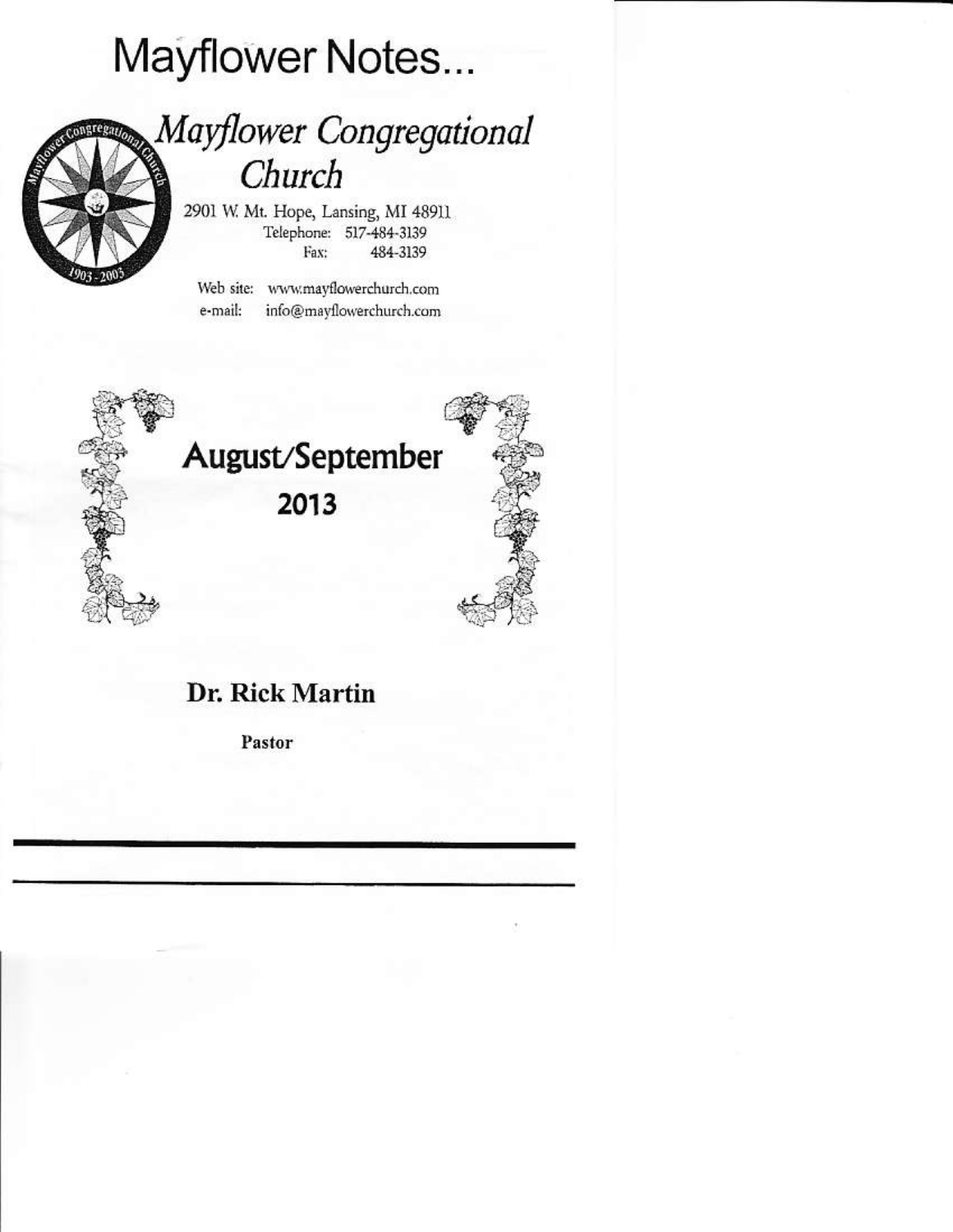Dates to remember in September...

September 1

Canned food donations for Salvation Army

September 2

September 5





**CROP Meeting** 

Labor Day

Second Saturday Supper

Rally Day and picnic

Deadline for Mayflower Notes

Prudential Council



妇

Communion

Advent House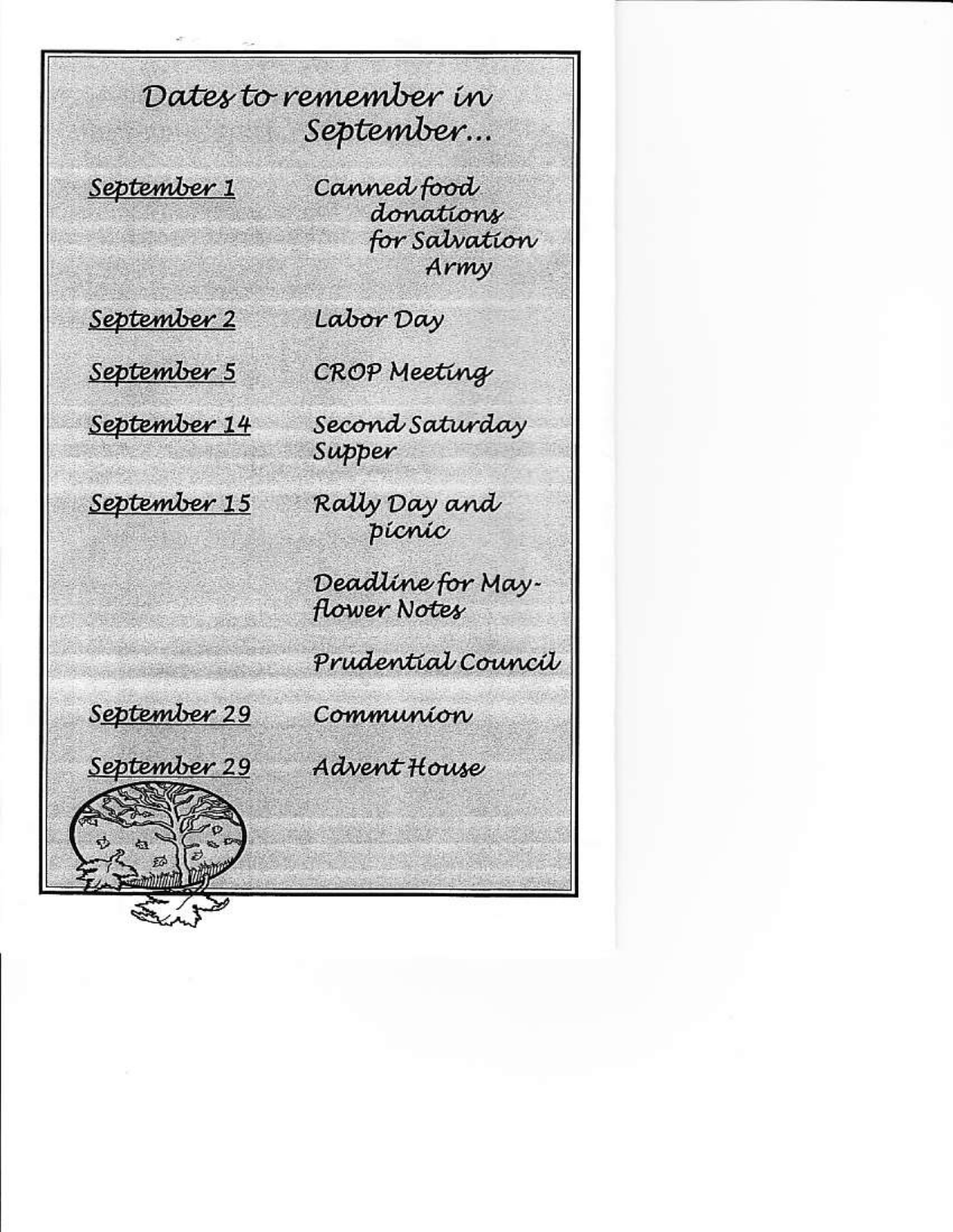#### From the Pastor

 $\mathcal{L}(\cdot)$ 

Remember the days of big family reunions? It has kind of become a thing of the past in my family, but when I was a boy, annual family reunion was a big event. Ours probably had 150 people and took a committee a year to plan. Food, games, genealogy charts, listening to family stories and explaining to people you hadn't seen since last year whose kid you were. Everyone catching up on what everyone else has been up to the past year.

September of each year is like the Mayflower Family Reunion. I always look forward to seeing all the Mayflower family together again. All summer, we've been coming and going, vacationing, working, having surgery, going through physical therapy, traveling, playing, crying, getting new toys, losing loved ones, adding grandkids, so forth and so on. September calls us all back so we can worship and serve God together and catch up on all that's been happening in the Mayflower family.

If you have a good family, you are very fortunate. At Mayflower then, we are doubly fortunate. Not only do we have the family we were born into; we also have our church family. People who care about us, love us, pray for us, laugh with us and cry with us. It would be a terrible thing to have to forge through life alone. So God gave us family - some people we are related to by blood, and some people we are related to through His blood.

1 Peter 2:17

Show proper respect to everyone, love the family of believers, fear God, honor the emperor.

Pastor

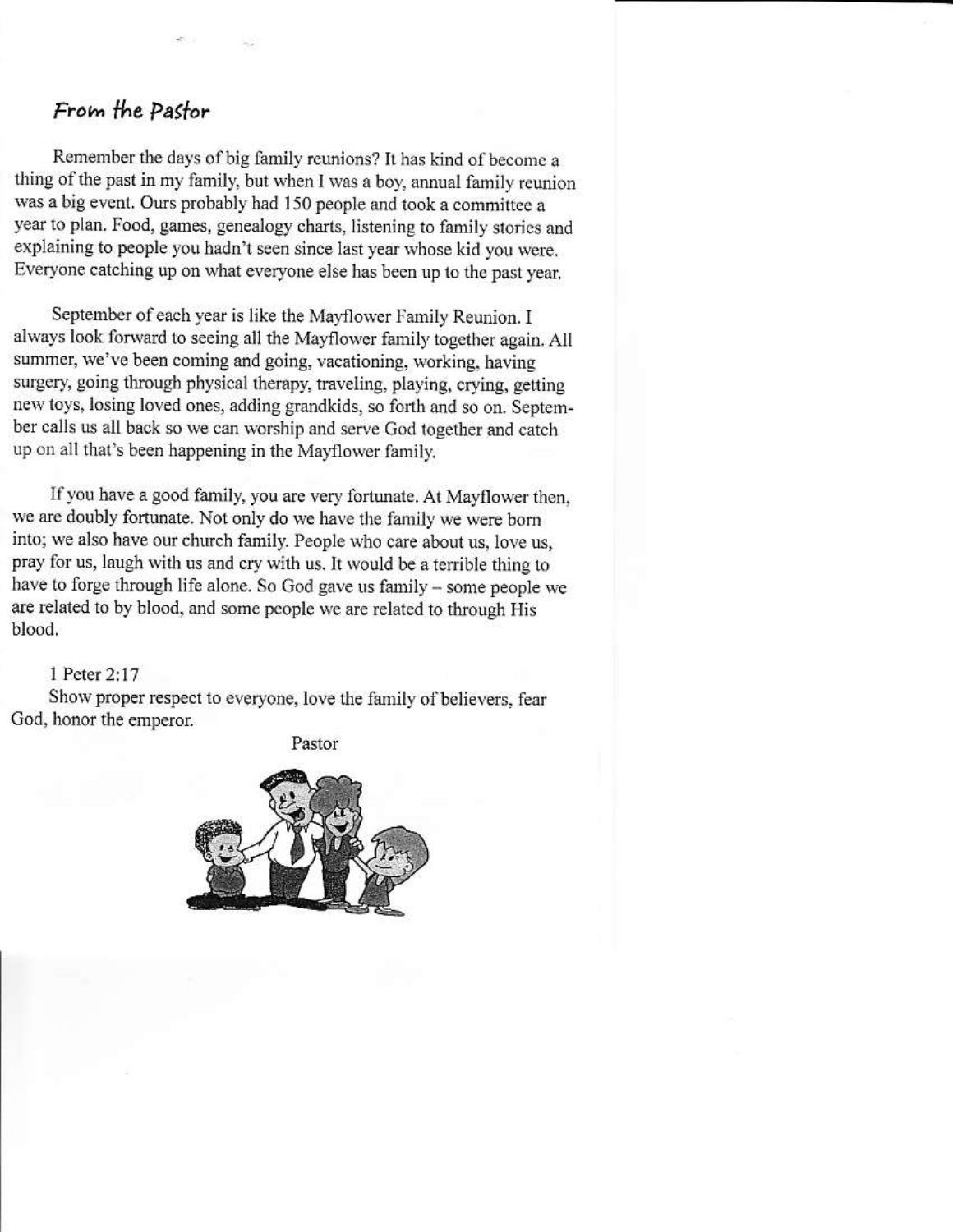#### From our Lay Leader

As the weather begins to turn cool and we begin to adapt to the changing season, it reminds me that our church family also goes through seasonal changes. It is at this time of the year that we find ourselves returning to a more normal routine which also includes the return of our normal Mayflower activities. We find our Choir back in full concert glory, Sunday School and our weekly Children's Moment returning during our Sunday service, and the general return of our members from a summer of busy activities.

I would like to remind all that coming up this month and next are the Second Saturday Night Supper, Rally Sunday, Summer Iron Egg Weightlifting Competition, Annual Lugnuts Outing, 5th Sunday Advent House Lunches and our newly created First Sunday of the each month's 'Canned Food Donation' for the Salvation Army.

Each year we strive to bring beneficial and creative ideas into our church services and social activities to support our church presence in the community and the potential of growing our membership. Please join me in celebrating our annual fall reunion and continuing to do God's work!

#### **EPITAPH** (In a cemetery in England)

Remember man, as you walk by, As you are now, so once was I, As I am now, so shall you be, Remember this and follow me.



To which someone replied by writing on the tombstone:

To follow you I'll not consent,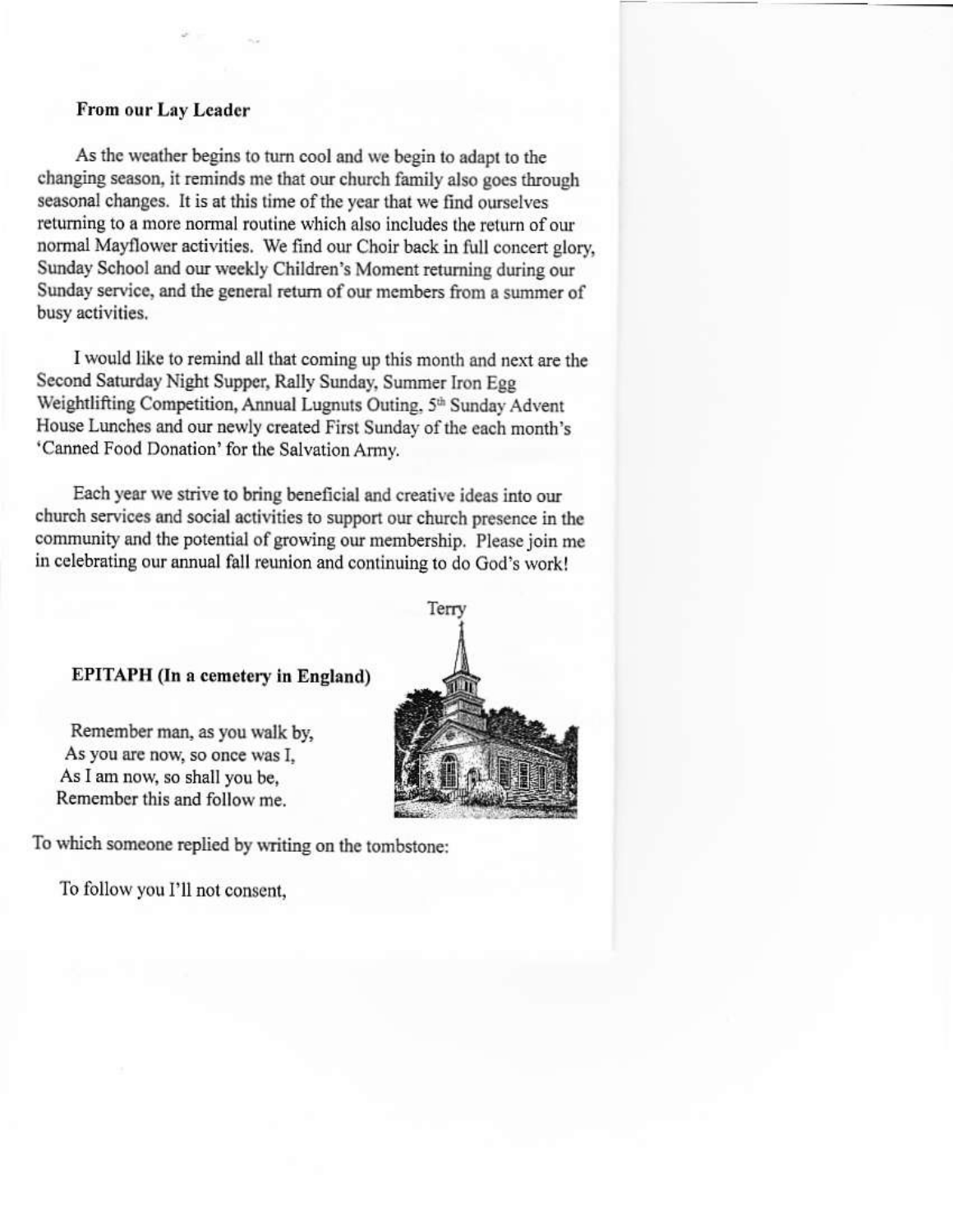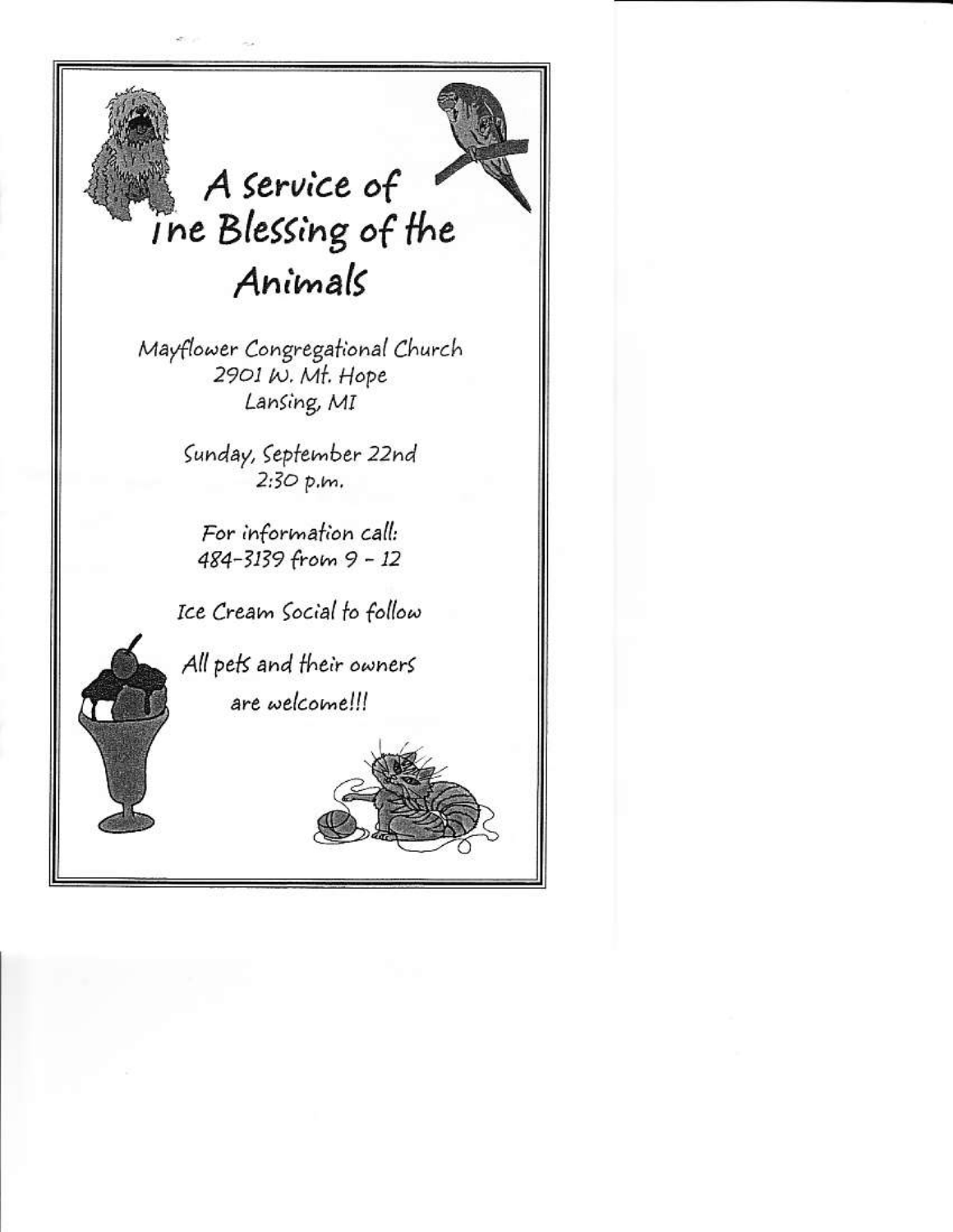

While On Vacation...

We were standing in the town square in Williamsburg, Virginia, circa 1779, waiting for news of the war. Would war come at last to Virginia's capital? The words of our Declaration of Independence were read again to us, to remind us and strengthen us for the coming battles. "We hold these truths to be self-evident, that all men are created equal..."

However, these words were yet ambiguous. All men or white men only? Mankind, that is, all persons, or only males? Large issues of slavery, voting rights, and rights to own property were not fully addressed. The people had no idea how many years the nation would struggle and struggle again to achieve equal rights for all citizens.

The conclave met for weeks and seasons in Philadelphia. They had to negotiate carefully with the southern colonies. Full unity was needed to launch this campaign for freedom and liberty; all thirteen colonies had to be in agreement. Hard choices had to be made to proceed with the cause of independence. The issue of slavery was dropped so that the Declaration could be signed by representatives of all the colonies.

The treaty of the Seven-year's Warin 1763 gave Great Britain total control over the American colonies. The colonies were then aggravated and overtaxed starting in 1765, with taxes on many consumable goods, such as sugar, salt, and tobacco. Importantly, the people felt that they were not being granted their rights as "free-born Englishmen," and being treated as lesser subjects of the crown.

War did come to Virginia, and the final battle of the war was won by the Patriots in nearby Yorktown in 1781.

We know that it was not freedom and liberty for all. Jesus would have us do better. We are all God's children. Love one another. We are all failed and cracked; love anyway, as God loves us. Turn the other cheek. Forgive 70\*7(meaning forever). Jesus gives us the roadmap, but he knows that we are weak and wounded. It is difficult; give it to God, He will help you to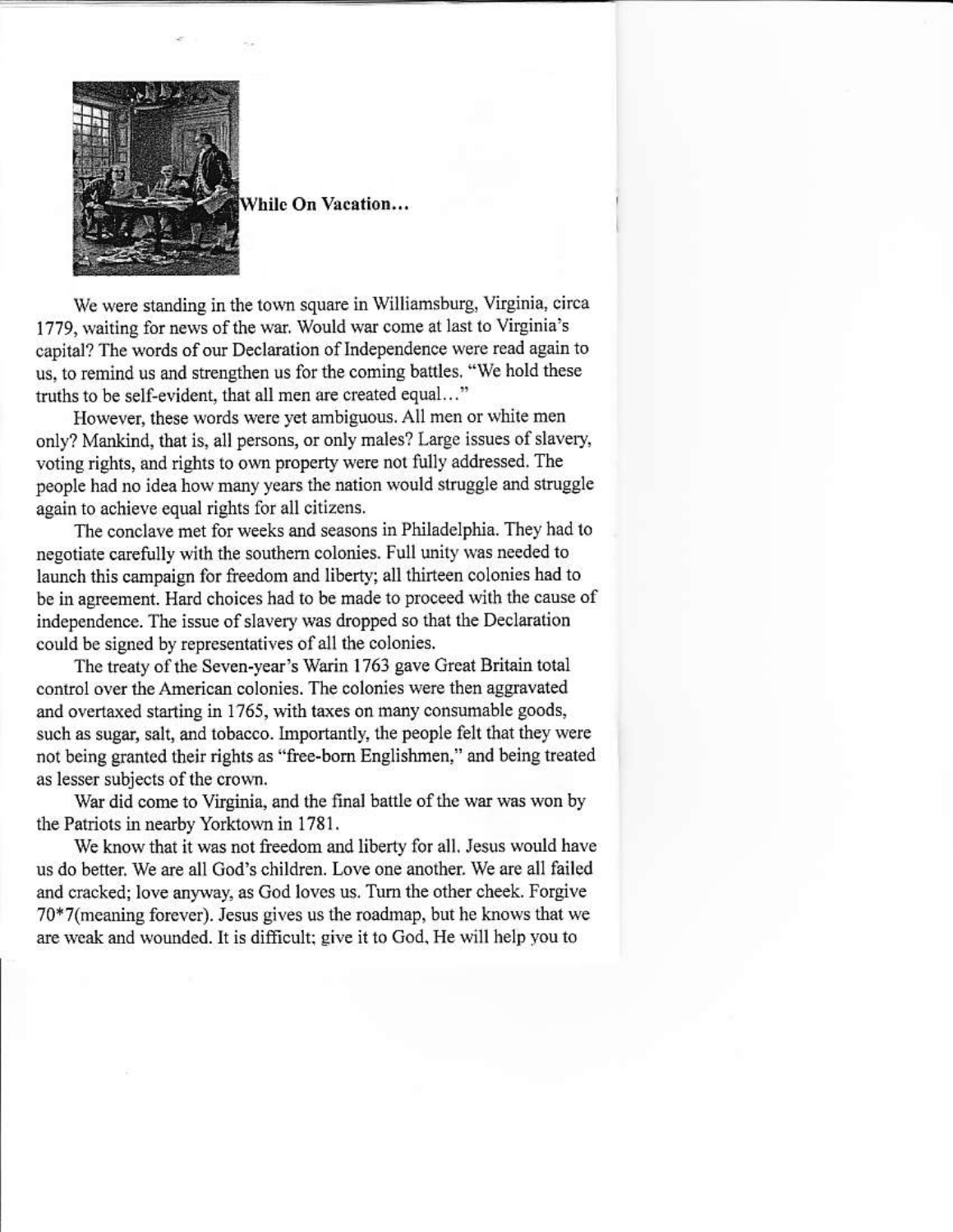know love and to love.

History shows that one group will oppress another group, with absolute justification. It does not matter where you look on the timeline or on the globe. We are not better in this age. Pray for peace. Pray for Egypt, Libya, Mali, Congo, Zimbabwe, Israel, Palestine, Russia, Mexico...Pray for wisdom. Pray for human kindness. Pray for peace.

#### Chrisann

Mayflower Choir Thursday begins August 29 7:30-9:00 Mayflower Handbells Thursday begins August 22  $5:55 - 7:15$ You are most welcome to participate! Also, make a hymn suggestion whenever you like.

#### **Thrift Sale**

Another thrift sale to benefit the church treasury is coming this fall, either October 25-26 or November 15-16. Please start now to check around your house to find good, saleable things that you have but don't really need any more. Remember, too, to invite friends, family, coworkers, etc., to donate items. We'll be glad to have them!

Plan to hold your stuff at home until we have a date established. As usual, we will need a lot of help to set up, run the sale, and clean up after the sale, so please plan to help if you can. All dates will be announced soon.

#### **Thanks from the Finisons**

We want to thank everyone for their many kindnesses and expressions of sympathy on the death of her father, Angelo Vassallo, on June 11. We especially appreciated all the cards, the beautiful plant from the church, and all those who came to the memorial service in Coopersville. Thank you all!



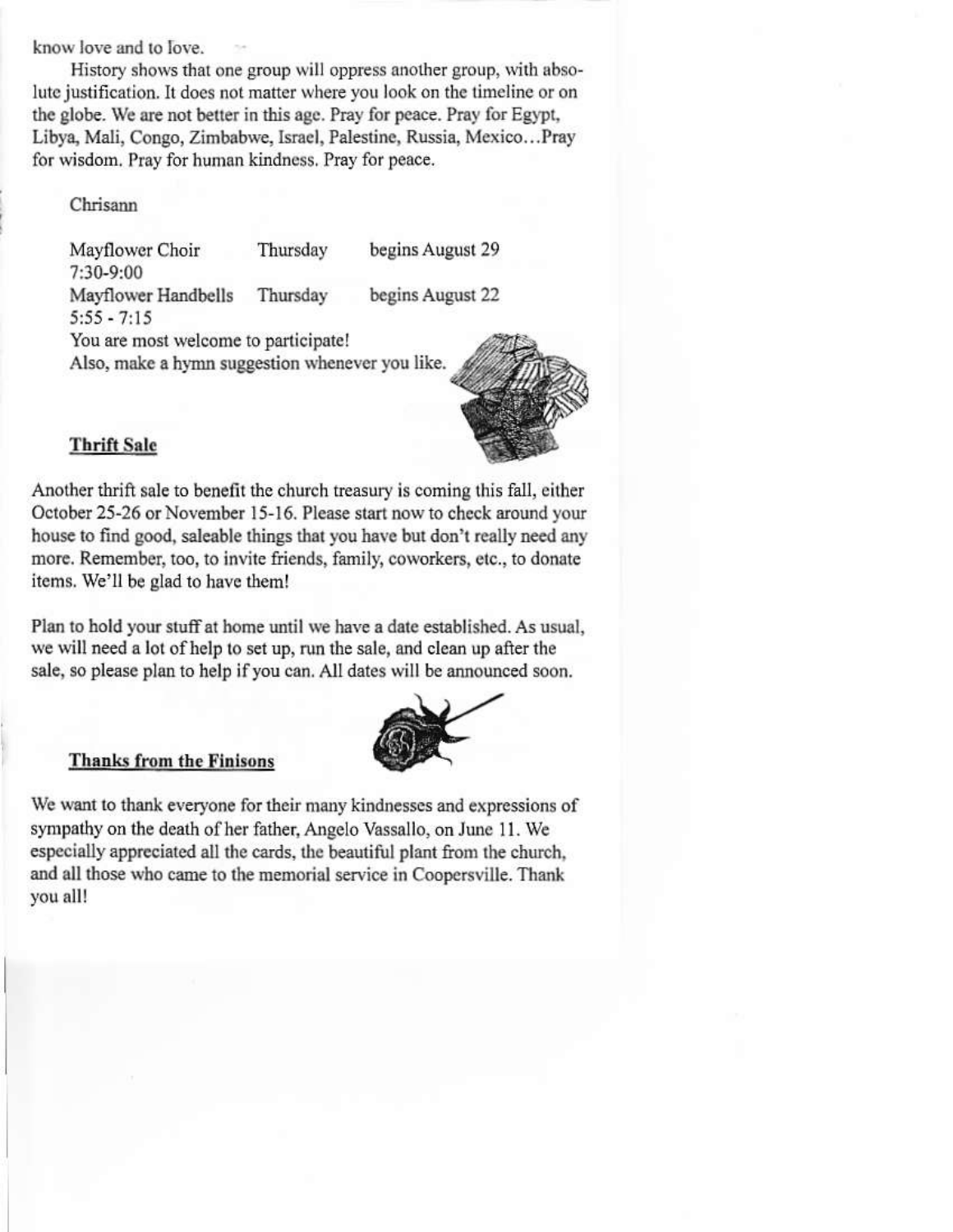#### **After Church Coffee Hour**

As a courtesy to the people who plan and provide food for the afterchurch coffee, would you please contact them ahead of time if you have goodies to contribute on a Sunday morning? We love your contributions, but it might affect how the person responsible for the after-church coffee that day plans what they are bringing.

1st Sun. of the month: Barb and Jerry Fuller 2nd Sun, of the month: Rilla and Bill McHarris 3rd Sun, of the month: Saralu Chamberlain 4th Sun, of the month: Laura Anderson 5th Sun, of the month: Blanche Samohovetz



#### **From Your Board of Trustees**

Your trustees have continued to try to keep our church facility running smoothly this summer. The Giving Tree gives no more thanks to a number of generous contributions, and there is a new lawn mower helping Dean with his cutting of the grass, again thanks to a number of generous donations. Staff job descriptions were tweaked these past few months, and annual staff reviews are being wrapped up with the intention of working on better communication throughout the church. Your trustees have worked diligently with the hope that the precious lives our church serves will reap the benefits and rewards of a more organized organization!!!

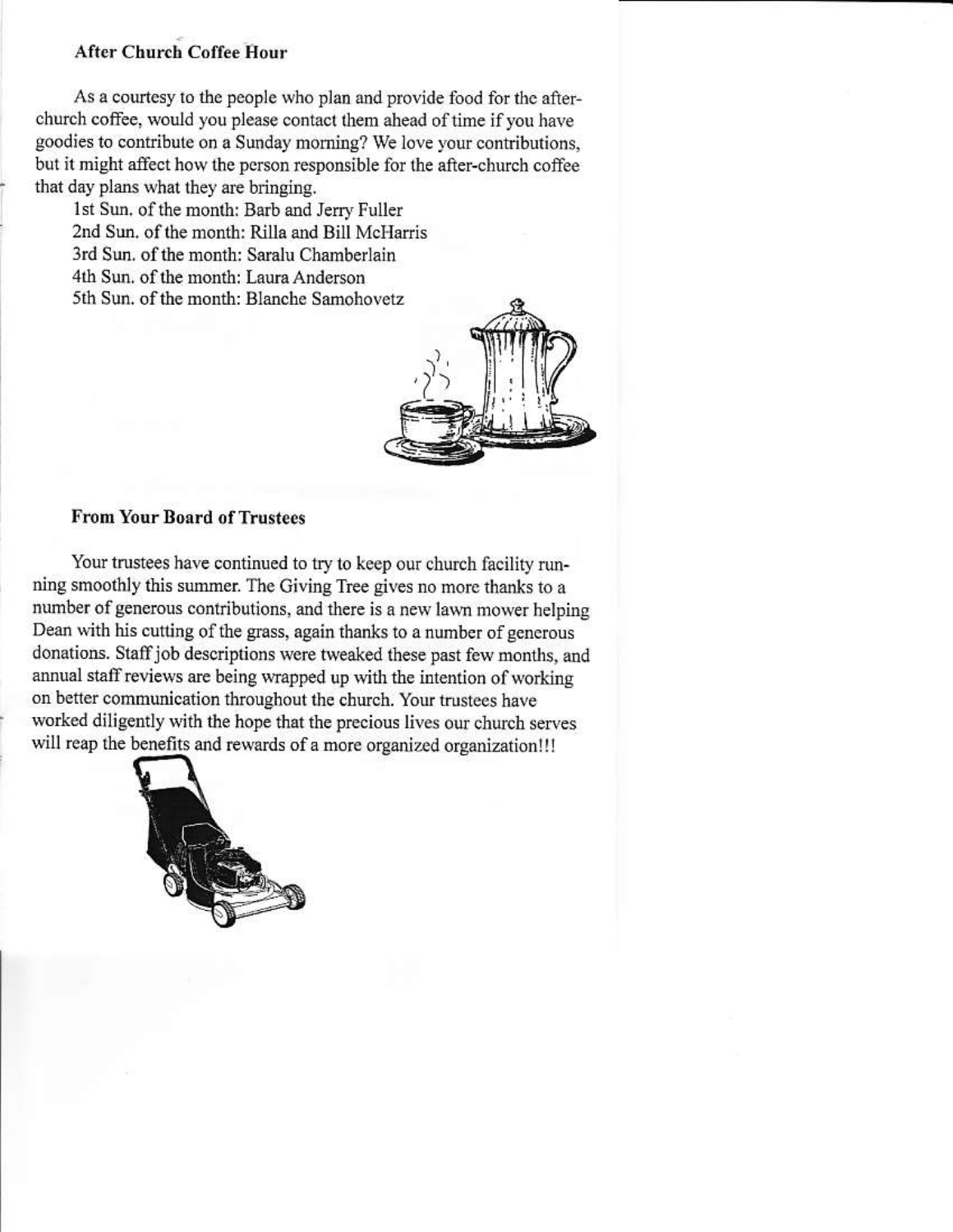- The Salvation Army has a critical need for canned goods. The Prudential Council has voted to designate the first Sunday of the month a canned good drive day for the next church year. Please bring non-perishable food stuffs to the church and deposit them in the bucket placed outside the office every month. The Salvation Army kindly requests that you bring only non-expired goods, as they are unable to use expired products and must throw them away.



#### **Sunday School report:**

I am excited about beginning yet another Sunday School year here at Mayflower Congregational Church! I am really thrilled about watching how the kids grow in Christ, and how they have come to a deeper understanding of a Christian life in the years I have been teaching. It has been wonderful to take this journey with them.

I am finishing up Confirmation studies with Morgan and Maggie. The process has taken longer than I originally thought, but I am confident we will be done before the end of 2013. This will be a great celebration, as it has been a long time since we had a Confirmation class at Mayflower!

Dominic has identified a list of topics he is interested in studying indepth, and he and Ann are working through them together on the weeks that I am teaching Confirmation. Linda has taken responsibility for Trace and Tieler on those weeks, and they are studying various Bible stories.

I am looking at resources for teaching all the kids on the alternate weeks, and moving forward after Confirmation is done. I hope to have more information by Rally Sunday. We've had a big summer, and I looking forward to another great year.